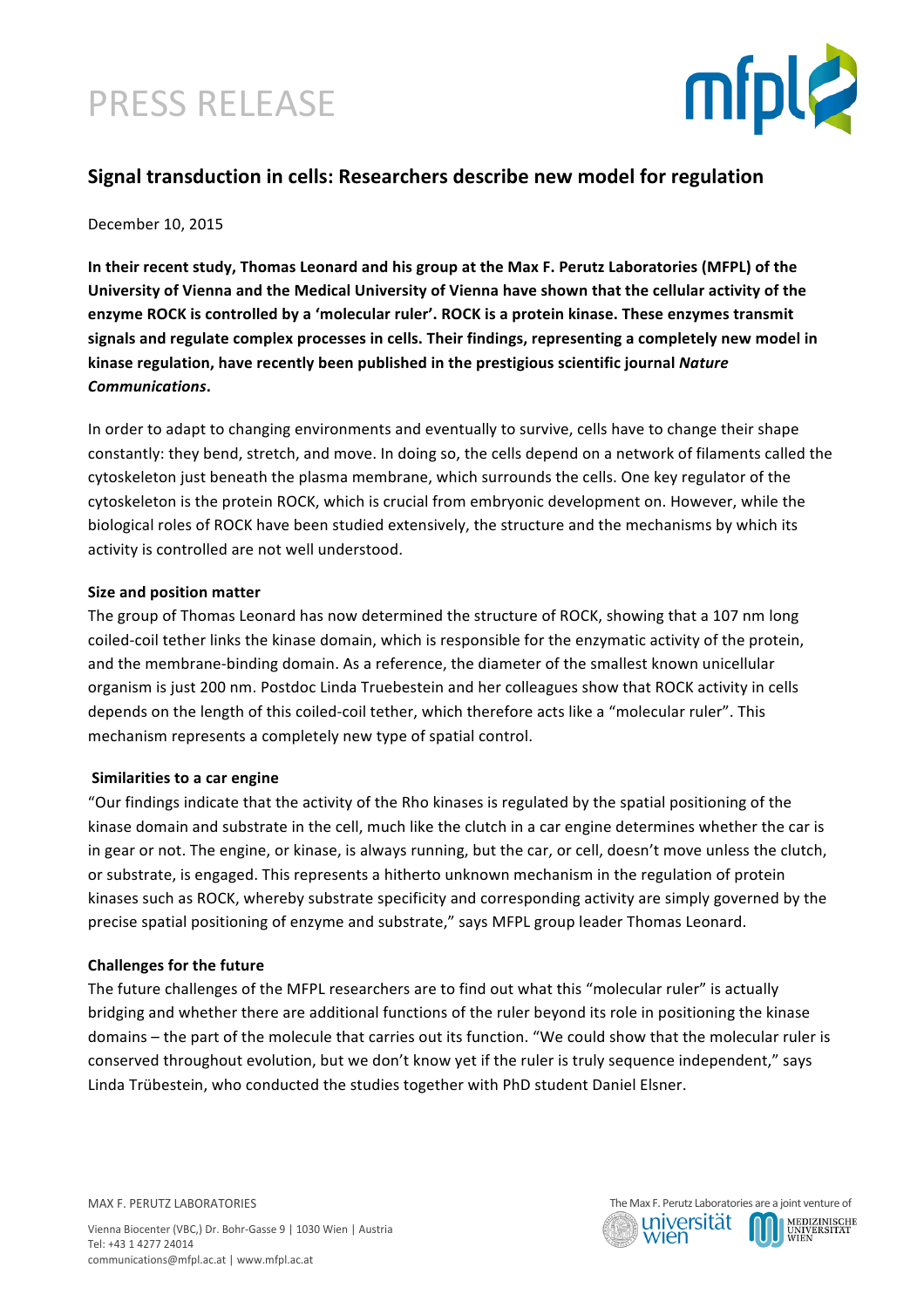## PRESS RELEASE



### **Publication in Nature Communications:**

Linda Truebestein, Daniel J. Elsner, Elisabeth Fuchs and Thomas A. Leonard: A molecular ruler regulates cytoskeletal remodeling by the Rho kinases. In: Nature Communications (December 2015) [DOI: http://dx.doi.org/10.1038/ncomms10029](http://www.nature.com/ncomms/2015/151201/ncomms10029/full/ncomms10029.html)

#### **Online Press Release:**

[http://www.mfpl.ac.at/about-us/press-media-info/pressdetail/news-detail/signal-transduction-in-cells](http://www.mfpl.ac.at/about-us/press-media-info/pressdetail/news-detail/signal-transduction-in-cells-researchers-describe-new-model-for-regulation.html)researchers-describe-new-model-for-regulation.html

#### **Press contact**

Dr. Lilly Sommer Max F. Perutz Laboratories Communications T +43-1-4277-240 14 lilly.sommer@mfpl.ac.at

The Max F. Perutz Laboratories (MFPL) are a center established by the University of Vienna and the Medical University of Vienna to provide an environment for excellent, internationally recognized research and education in the field of *Molecular Biology. On average, the MFPL host 60 independent research groups, involving more than 500 people from 40 nations.*

The Max F. Perutz Laboratories are a joint venture of